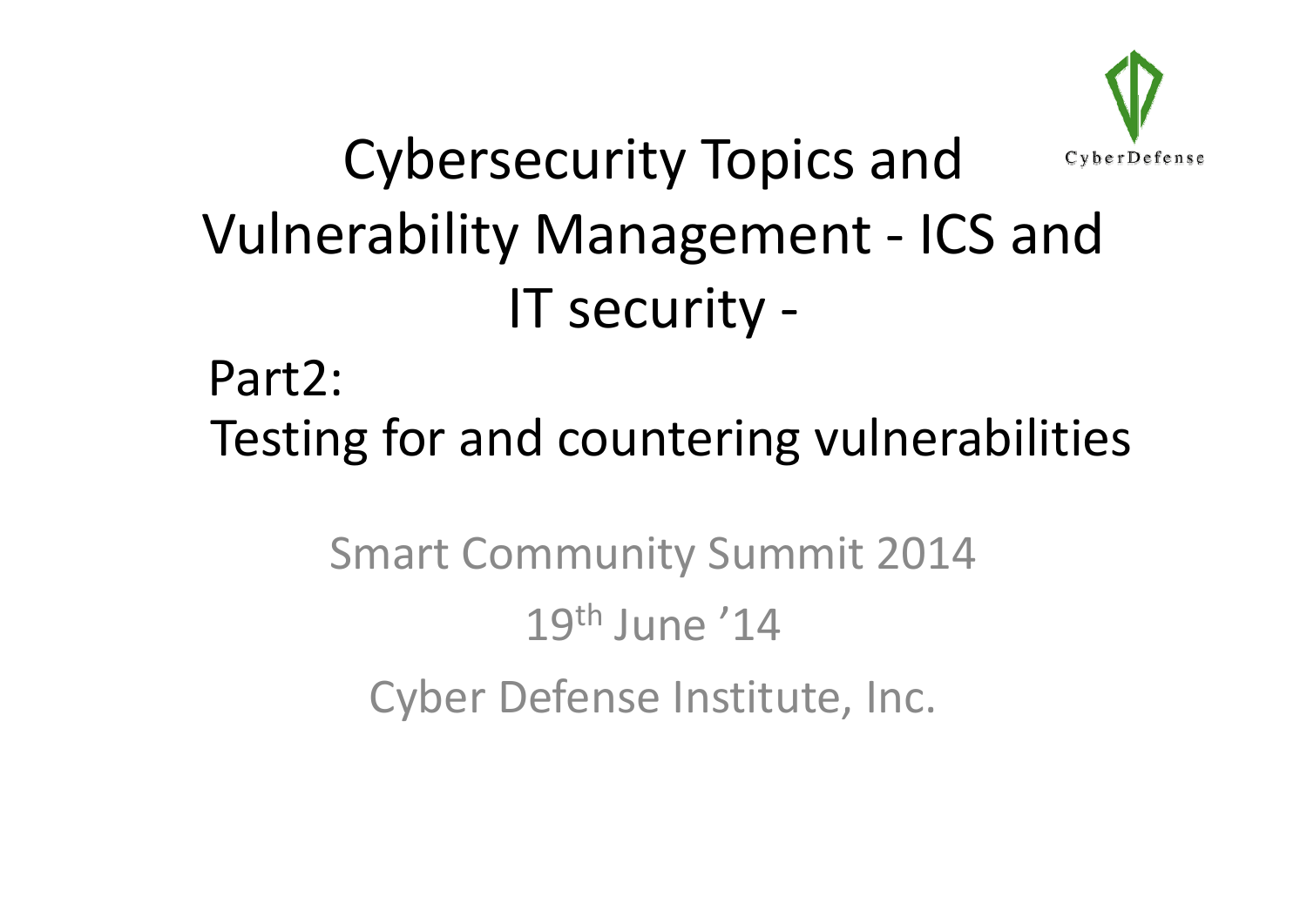# How the stuff is being made

#### **IT**

- • build, install, use, rebuild, reinstall, repeat
- •lifespan: couple of years

#### **ICS**

- • build, install, operate and reinstall, repeat. maintain as long as you can maintain.
	- • lifespan of <sup>a</sup> system: couple of decades



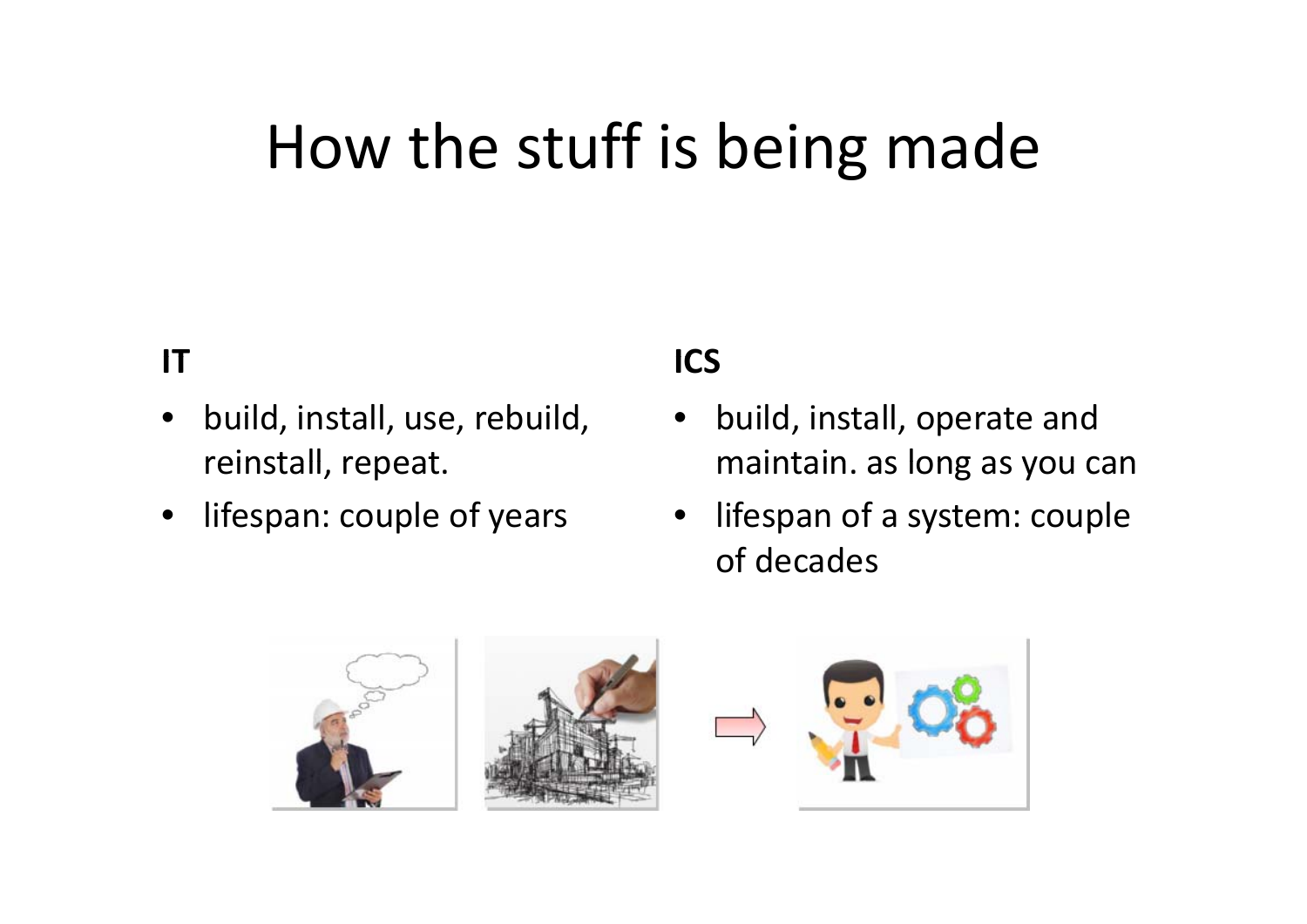# Engineer vs. hacker

#### **Engineer Hacker**



Intrusion detection <sup>+</sup> authentication token controller. If can, intrude, if not, avoid.

Verbal authentication unit. If possible, copy and imitate. Can also be used for system contamination.

Target point for 99.99% unrecoverable Denial Of Service attack.

Possible entrance point to internal systems using airborne agents.

Also, possible access to internal systems if have minor injury.

to electronic signals.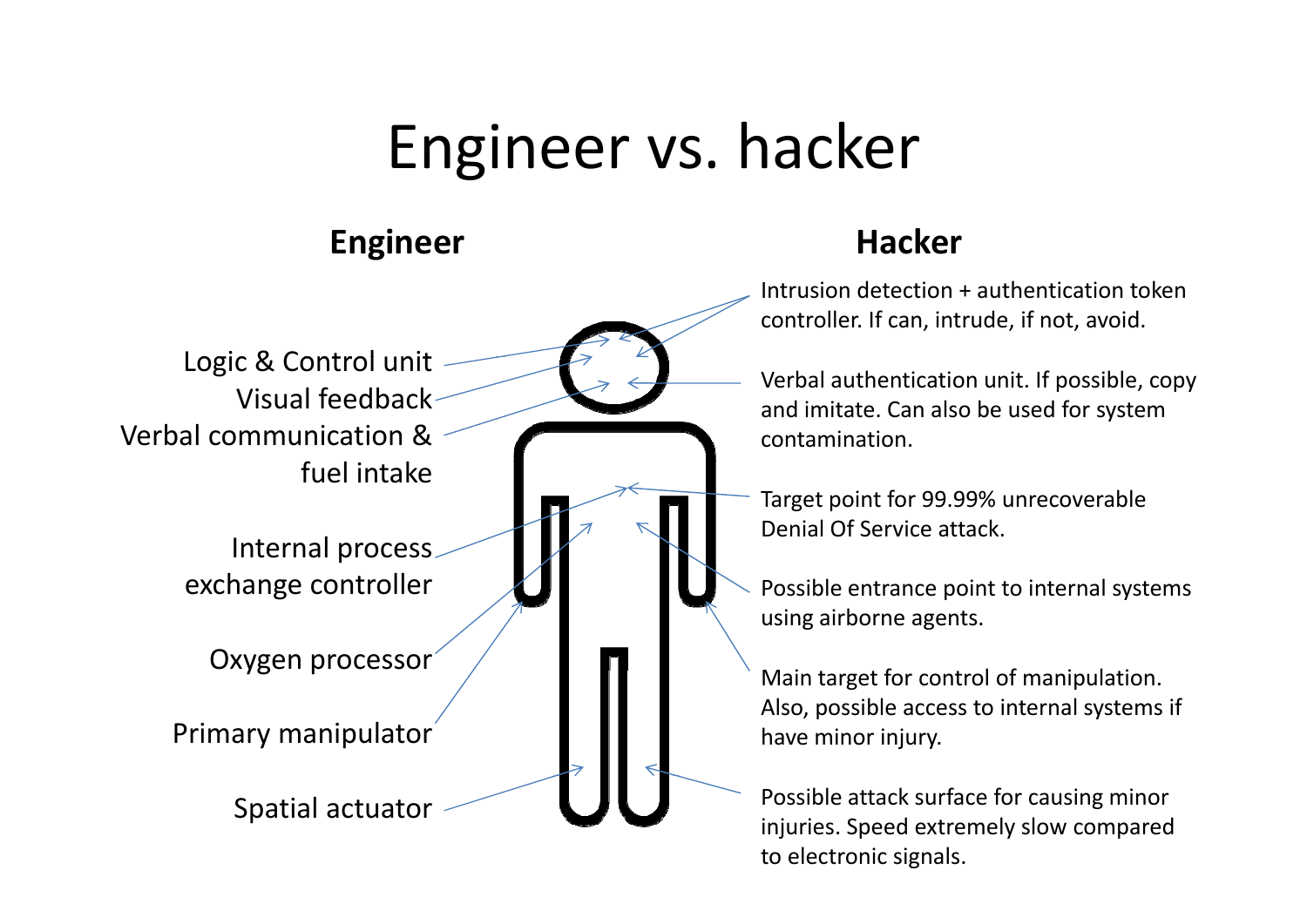### The present state

(from the standpoint of security)

#### **IT**

- •● Cloud-based services, account password leaks, malicious and fake services are common
- Extensive methodology about testing for vulnerabilities
- • Way too many solutions to **choose from**, (but none of them perfect)
- "Instability" is it's hidden nature

**ICS**



- • Security is mostly achieved by segregation, because operational needs come always first
- y separate components can be •made secure by minimalism, but usually are working<br>separately
- Relatively few people have hands-on working knowledge (a) hands-on working knowledge about real systems
	- •"Perpetual" is the goal

And recently those systems are starting to merge through "smart" technologies...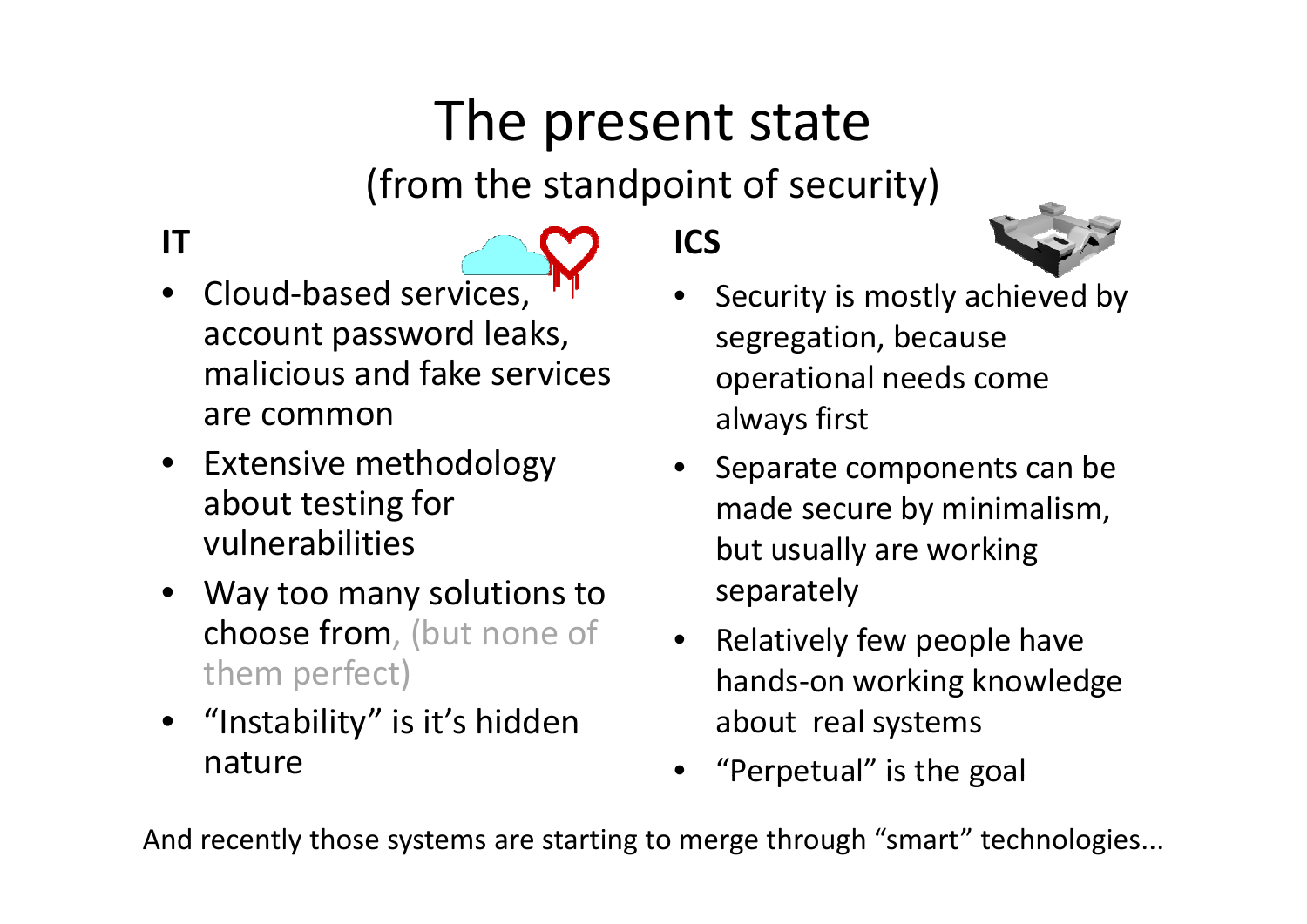### Adding danger to the mix: Current state of things+ hackers How bad it can get?

#### **IT**

- • Your PC used for BitCoin mining by <sup>a</sup> someone.. OR
- Everybody's bank account emptied, airplanes grounded due to virus in airline company's office, all existing webcams and phones turned into massive yet!) surveillance network

### **ICS**

- Stealing electricity without paying for it.. OR
- Mass murder of millions by deliberately damaging water dam controls and other critical systems (fortunately not happened yet!)

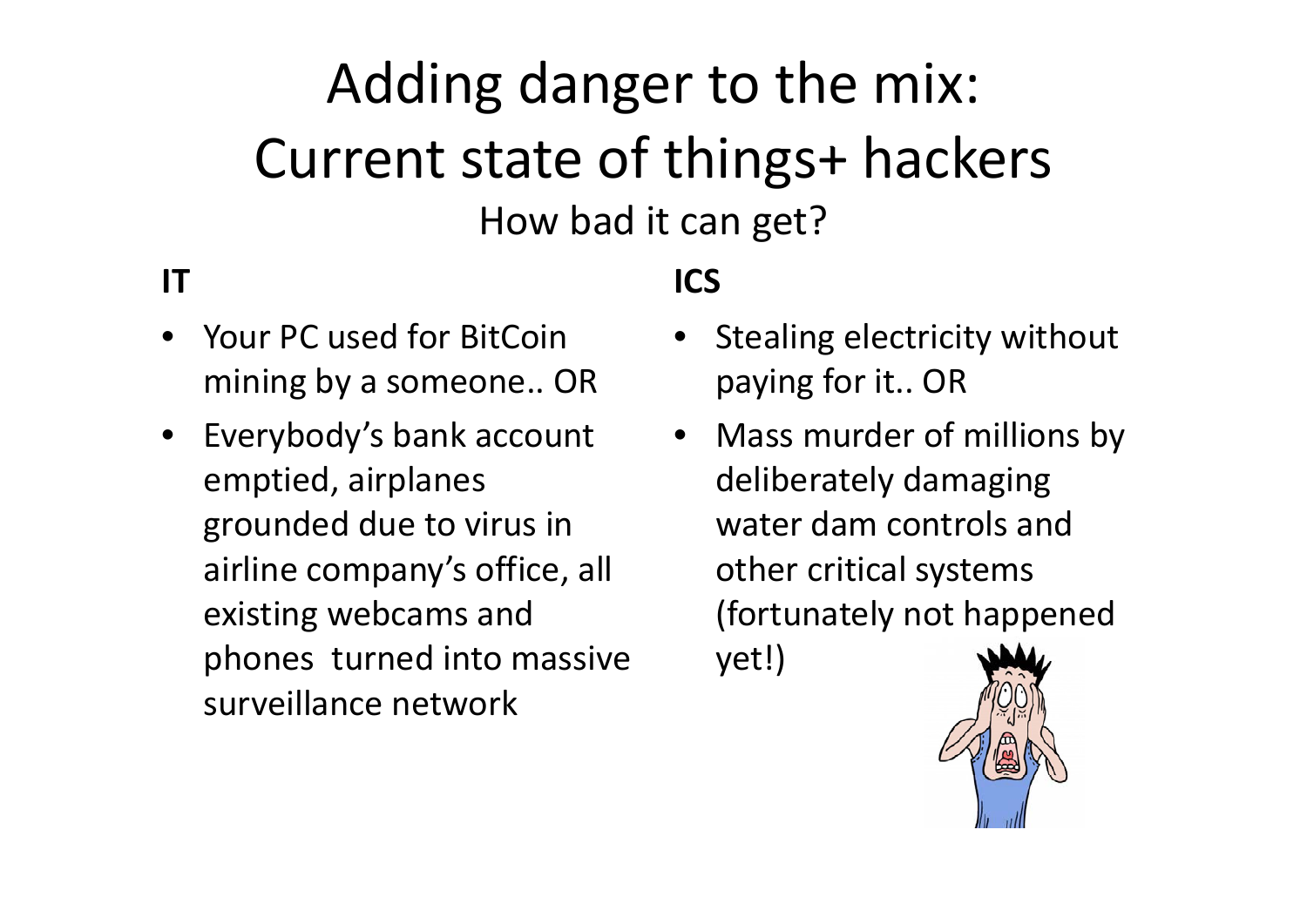# Patching the holes

#### **IT**

- Click on the "Update" button
- Create another, clean VPS instance, migrate data, switch IP's and be done with that
	- don't even have to touch the machinery in the rack

#### **way ICS way**

- ... let's better not change anything, as that might disturb the operation of primary functions
	- and it actually costs quite <sup>a</sup> bit to change any component or setting because of g extensive testing requirements and hardware‐ based deployment

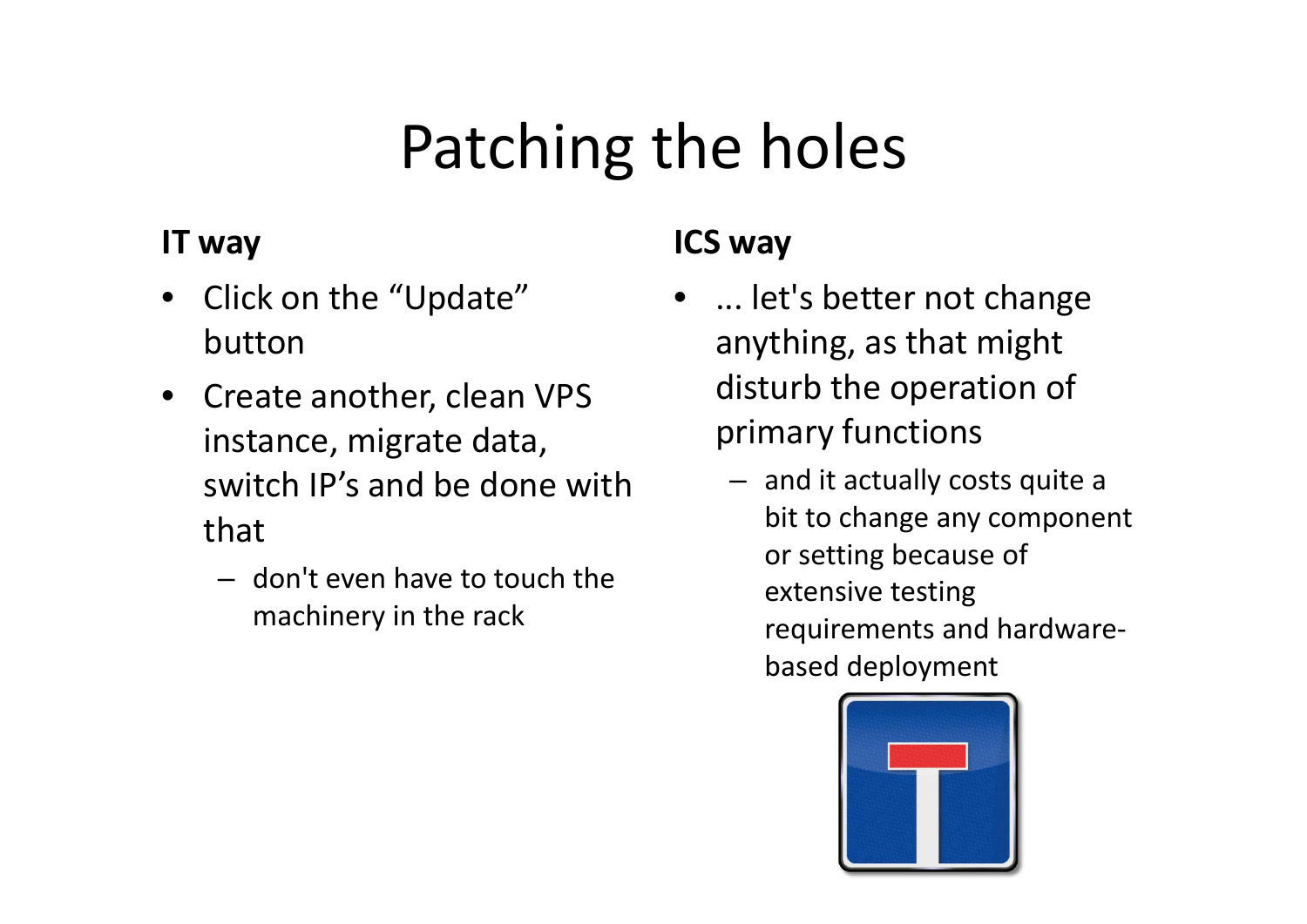# Security test for ICS‐like systems

Multi-phase approach

- break everything you can
	- $-$  in controlled lab environment
	- – $-$  generally against individual components
	- –while it is still possible to fix and revert
- do not break anything
	- –in real‐world setup
	- – mostly just checking out data based on first phase
	- – $-$  confirming that previously reported problems have been actually fixed



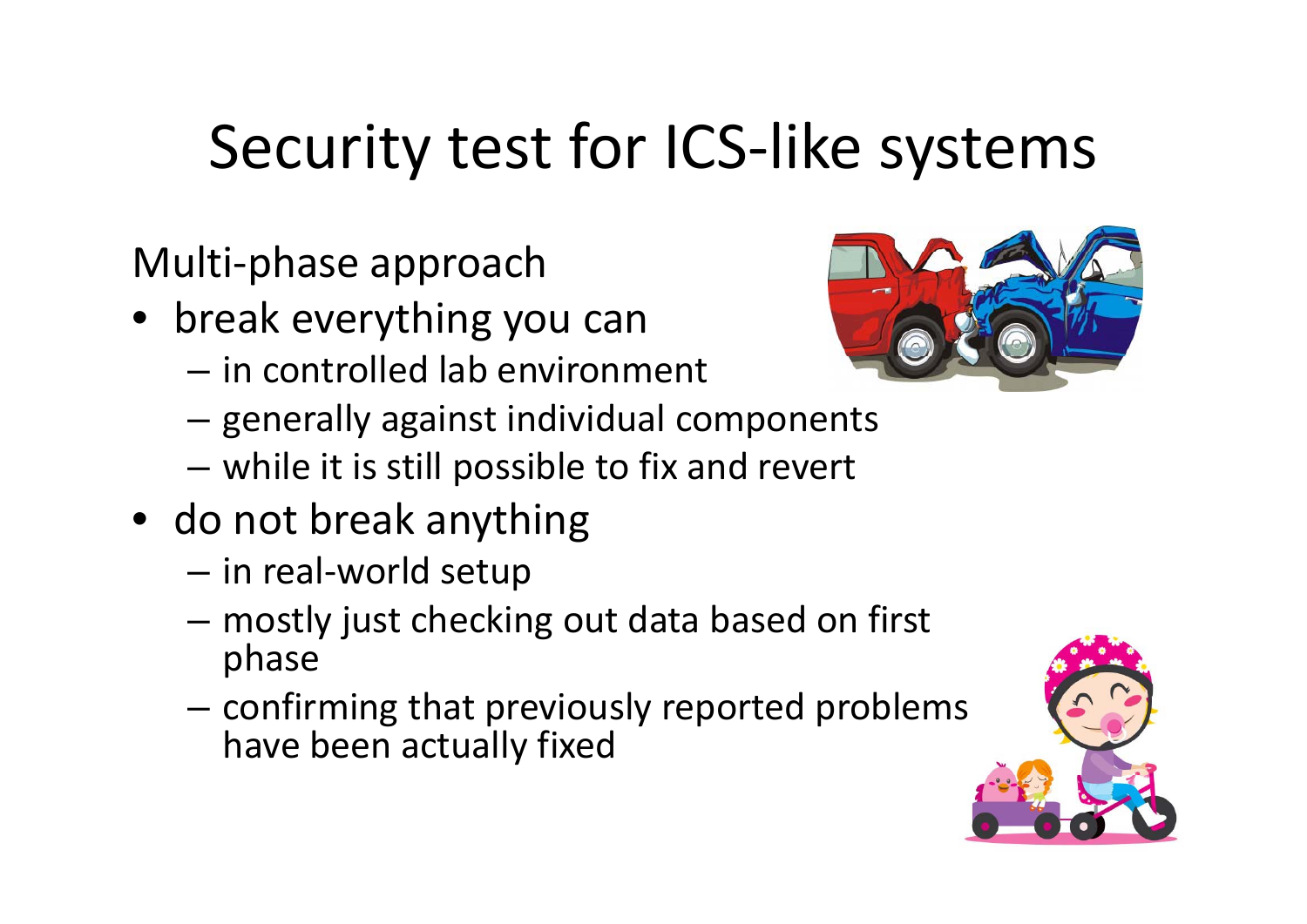### Network at glance

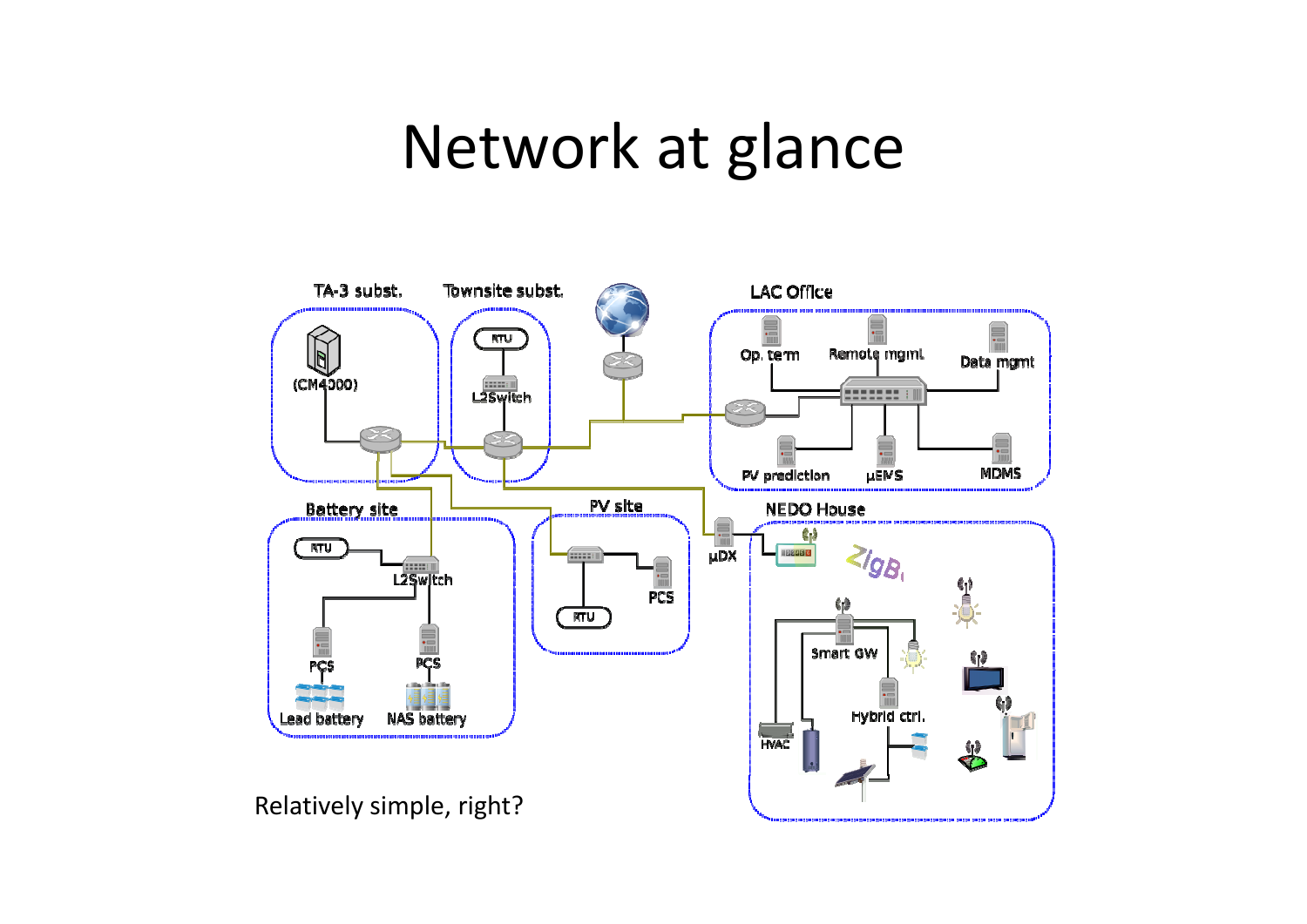### Network in more detail



•1000+ interconnections…

•40+ different protocols...

•100+ GB traffic per day…

+ different protocols… "Uhm... it should be here somewhere .. I think.."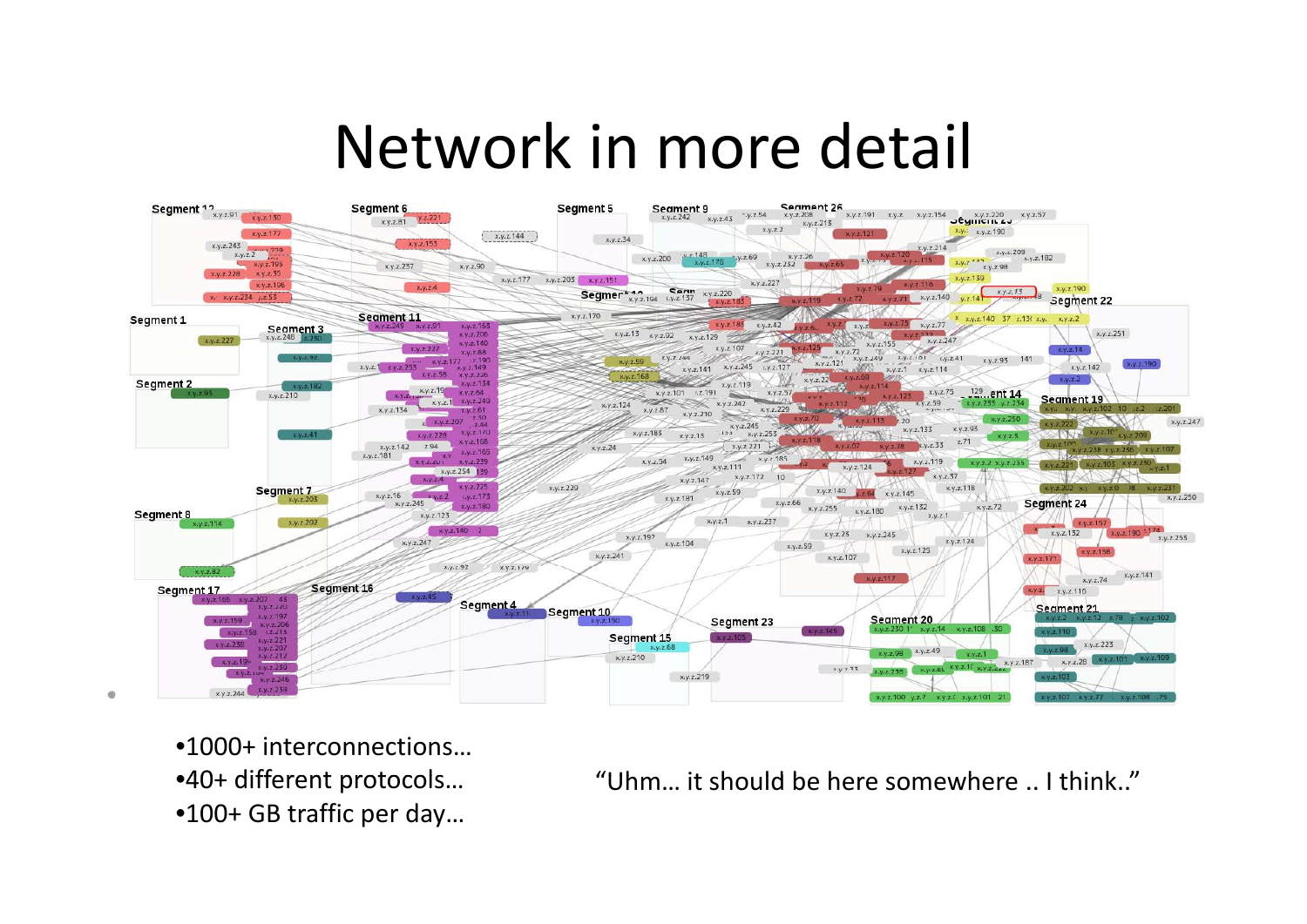# Findings

- Some critical, some High and several low level direct vulnerabilities found, actually less than expected
- Old methods don't play well with new standards (esp. when crypto is involved)
- Properly sectioning the system internally will help greatly to reduce risk from questionable components
- Testing individual components before is crucial because of operational risks and inertia
- Systems need to be ready to be tested, and for proper testing results time have to be allocated for it, no matter what.
- Everybody who participated got awareness boost and speck of knowledge how to be more secure in the future.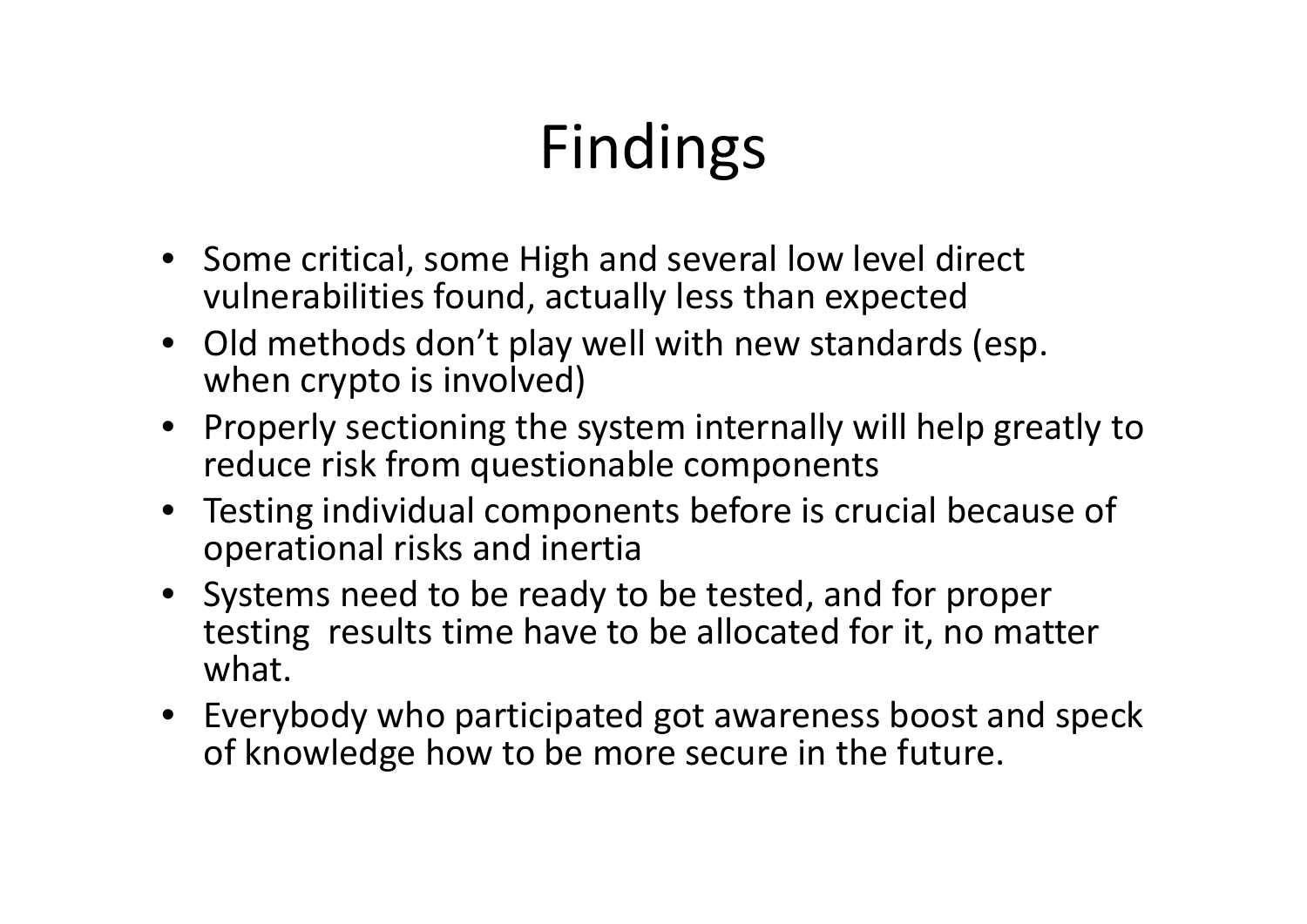# Steps towards permanent security

- IT engineers have to learn lifetime‐span software design
- ICS engineers have to learn using evolving designs
- ICS management have to be aware of the risks
	- –— Keep an eye on hackers' workbench
	- – $-$  See what is happening around you
	- Know well what is happening in your own system, and know how close it is to critical condition
- Act now or never, because later is just too late!